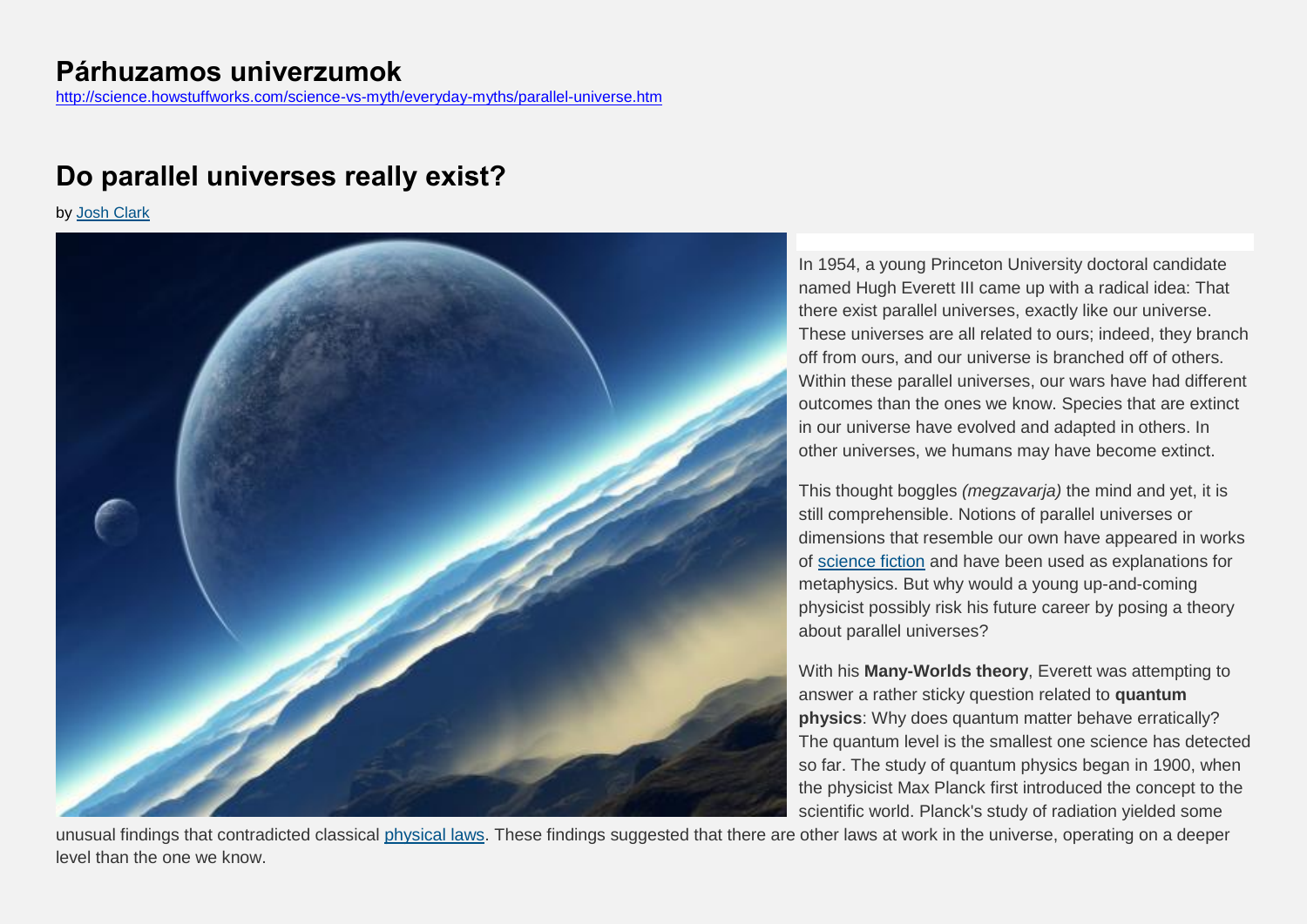## **Heisenberg Uncertainty Principle**



In fairly short order, physicists studying the quantum level noticed some peculiar things about this tiny world. For one, the particles that exist on this level have a way of taking different forms arbitrarily. For example, scientists have observed **photons** -- tiny packets of [light](http://science.howstuffworks.com/light.htm) -- acting as particles and waves. Even a single photon exhibits this shape-shifting [source: [Brown University\]](http://www.physics.brown.edu/physics/demopages/Demo/modern/demo/7a5520.htm). Imagine if you looked and acted like a solid human being when a friend glanced at you, but when he looked back again, you'd taken a gaseous form.

This has come to be known as the **Heisenberg Uncertainty Principle**. The physicist Werner Heisenberg suggested that just by observing quantum matter, we affect the behavior of that matter. Thus, we can never be fully certain of the nature of a quantum object or its attributes, like velocity and location.

This idea is supported by the **Copenhagen interpretation** of quantum mechanics. Posed by the [Danish](http://maps.howstuffworks.com/denmark-topographic-map.htm) physicist Niels Bohr, this interpretation says that all quantum particles don't exist in one state or the other, but in all of its possible states at once. The sum total of possible states of a quantum object is called its **wave function***.* The state of an object existing in all of its possible states at once is called its **superposition**.

According to Bohr, when we observe a quantum object, we affect its behavior. Observation breaks an object's superposition and essentially forces the object to choose one state from its wave function. This theory accounts for why physicists have taken opposite measurements from the same quantum object: The object "chose" different states during different measurements.

Bohr's interpretation was widely accepted, and still is by much of the quantum community. But lately, Everett's Many-Worlds theory has been getting some serious attention. Read the next page to find out how the Many-Worlds interpretation works.

## **Many Worlds Theory**

Young Hugh Everett agreed with much of what the highly respected [physicist](http://science.howstuffworks.com/physicists-channel.htm) Niels Bohr had suggested about the quantum world. He agreed with the idea of superposition, as well as with the notion of wave functions. But Everett disagreed with Bohr in one vital respect.

To Everett, measuring a quantum object does not force it into one comprehensible state or another. Instead, a measurement taken of a quantum object causes an actual split in the universe. The universe is literally duplicated, splitting into one universe for each possible outcome from the measurement. For example, say an object's wave function is both a particle and a wave. When a physicist measures the particle, there are two possible outcomes: It will either be measured as a particle or a wave. This distinction makes Everett's Many-Worlds theory a competitor of the Copenhagen interpretation as an explanation for quantum mechanics.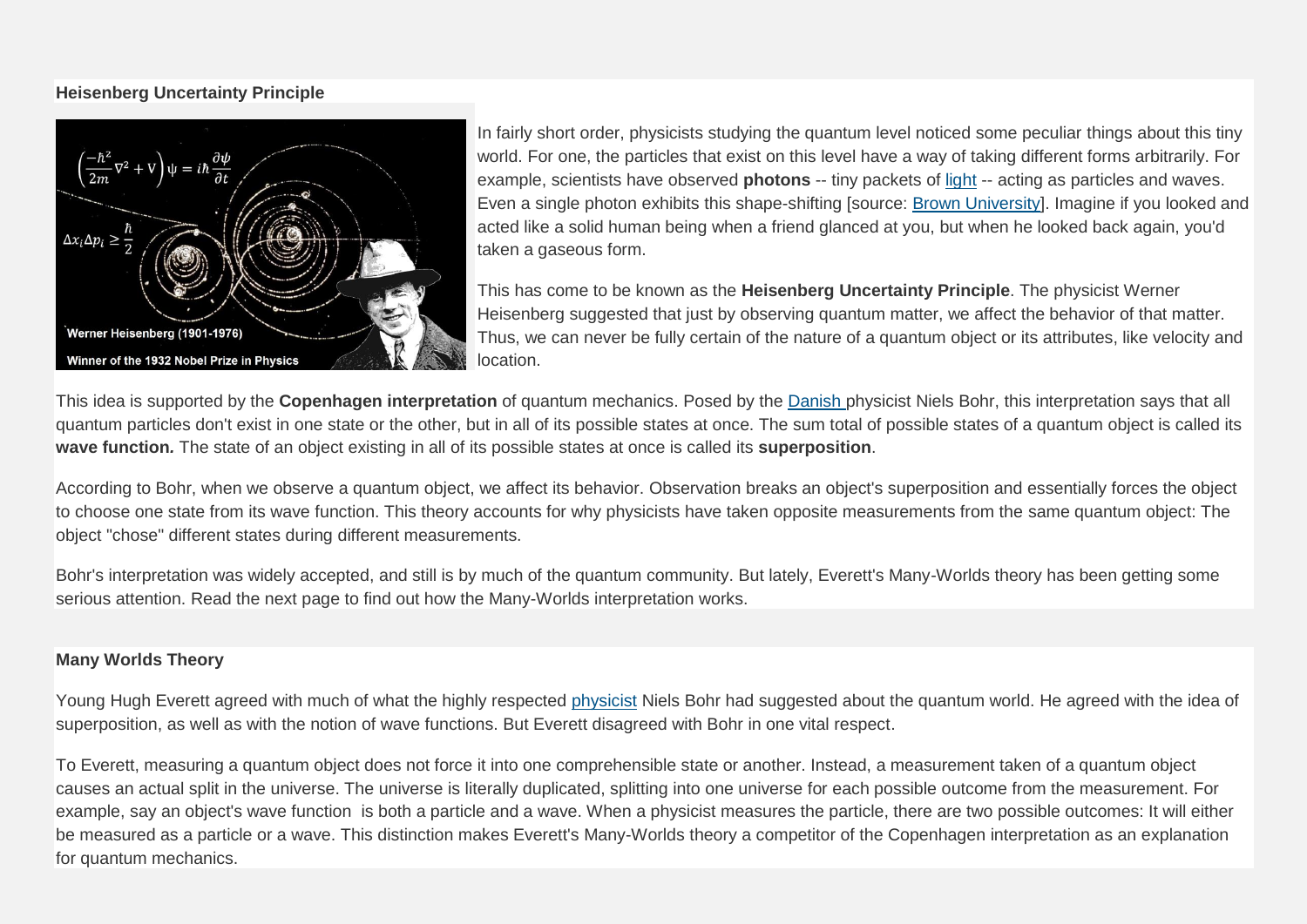

When a physicist measures the object, the universe splits into two distinct universes to accommodate each of the possible outcomes. So a scientist in one universe finds that the object has been measured in wave form. The same scientist in the other universe measures the object as a particle. This also explains how one particle can be measured in more than one state.

As unsettling as it may sound, Everett's Many-Worlds interpretation has implications beyond the quantum level. If an action has more than one possible outcome, then -- if Everett's theory is correct -- the universe splits when that action is taken. This holds true even when a person chooses not to take an action.

This means that if you have ever found yourself in a situation where death was a possible outcome, then in a universe parallel to ours, you are dead. This is just one reason that some find the Many-Worlds interpretation disturbing.

Another disturbing aspect of the Many-Worlds interpretation is that it undermines our concept

of [time](http://science.howstuffworks.com/science-vs-myth/everyday-myths/time.htm) as linear. Imagine a time line showing the history of the [Vietnam War.](http://history.howstuffworks.com/vietnam-war/vietnam-war.htm) Rather than a straight line showing noteworthy events progressing onward, a time line based on the Many-Worlds interpretation would show each possible outcome of each action taken. From there, each possible outcome of the actions taken (as a result of the original outcome) would be further chronicled.

But a person cannot be aware of his other selves -- or even his death -- that exist in parallel universes. So how could we ever know if the Many-Worlds theory is correct? Assurance that the interpretation is theoretically possible came in the late 1990s from a **thought experiment** -- an imagined experiment used to theoretically prove or disprove an idea -- called quantum suicide. (You can learn more about it in [How Quantum Suicide Works.](http://science.howstuffworks.com/innovation/science-questions/quantum-suicide.htm))

This thought experiment renewed interest in Everett's theory, which was for many years considered rubbish. Since Many-Worlds was proven possible, physicists and [mathematicians](http://history.howstuffworks.com/ancient-greece/ancient-greek-mathematicians.htm) have aimed to investigate the implications of the theory in depth. But the Many-Worlds interpretation is not the only theory that



seeks to explain the universe. Nor is it the only one that suggests there are universes parallel to our own. Read the next page to lean about string theory.

**Parallel Universes: Split or String?**

**Dr. Michio Kaku, the originator of string theory.**

*Ted Thai/Time Life Pictures[/Getty Images](http://www.gettyimages.com/Home.aspx)*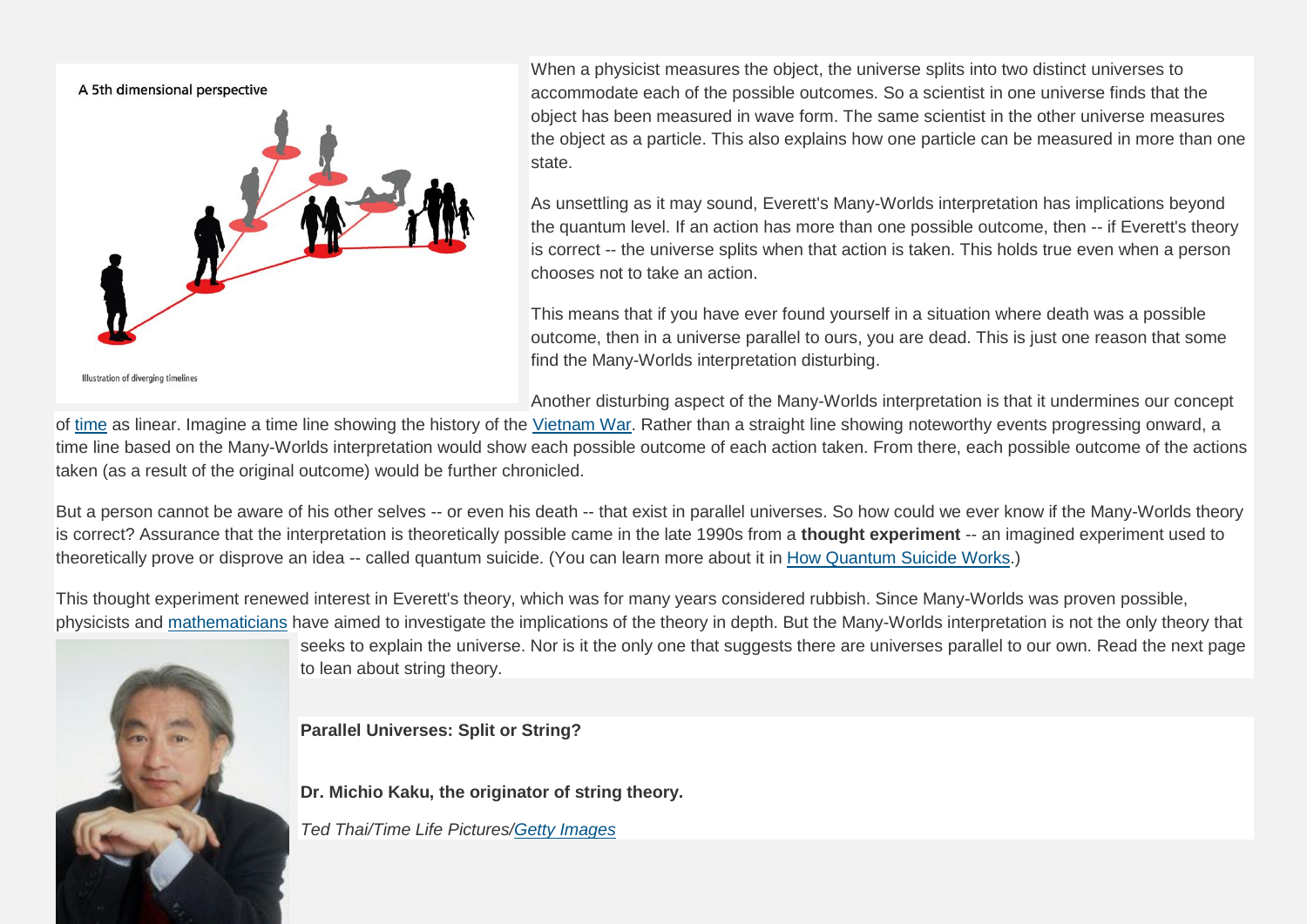The Many-Worlds theory and the Copenhagen interpretation aren't the only competitors trying to explain the basic level of the universe. In fact, quantum mechanics isn't even the only field within physics searching for such an explanation. The theories that have emerged from the study of subatomic physics still remain theories. This has caused the field of study to be divided in much the same way as the world of [psychology.](http://healthguide.howstuffworks.com/psychology-info.htm) Theories have adherents and critics, as do the psychological frameworks proposed by Carl Jung, Albert Ellis and Sigmund Freud.

Since their science was developed, [physicists](http://science.howstuffworks.com/physicists-channel.htm) have been engaged in reverse engineering the universe -- they have studied what they could observe and worked backward toward smaller and smaller levels of the physical world. By doing this, physicists are attempting to reach the final and most basic level. It is this level, they hope, that will serve as the foundation for understanding everything else.

Following his famous Theory of Relativity, Albert Einstein spent the rest of his life looking for the one final level that would answer all physical questions. Physicists refer to this phantom theory as the **Theory of Everything**. Quantum physicists believe that they are on the trail of finding that final theory. But another field of physics believes that the quantum level is not the smallest level, so it therefore could not provide the Theory of Everything.

These physicists turn instead to a theoretical subquantum level called string theory for the answers to all of life. What's amazing is that through their theoretical investigation, these physicists, like Everett, have also concluded that there are parallel universes.

**String theory** was originated by the Japanese-American physicist Michio Kaku. His theory says that the essential building blocks of all [matter](http://science.howstuffworks.com/matter-info.htm) as well as all of the physical forces in the universe -- like [gravity](http://science.howstuffworks.com/environmental/earth/geophysics/question232.htm) -- exist on a subquantum level. These building blocks resemble tiny rubber bands -- or strings -- that make up **quarks** (quantum particles), and in turn electrons, and [atoms,](http://science.howstuffworks.com/atom.htm) and [cells](http://science.howstuffworks.com/life/cellular-microscopic/cell.htm) and so on. Exactly what kind of matter is created by the strings and how that matter behaves depends on the vibration of these strings. It is in this manner that our entire universe is composed. And according to string theory, this composition takes place across 11 separate dimensions.

Like the Many-Worlds theory, string theory demonstrates that parallel universes exist. According to the theory, our own universe is like a bubble that exists alongside similar parallel universes. Unlike the Many-Worlds theory, string theory supposes that these universes can come into contact with one another. String theory says that [gravity](http://science.howstuffworks.com/environmental/earth/geophysics/question232.htm) can flow between these parallel universes. When these universes interact, a Big Bang like the one that created our universe occurs.

While physicists have managed to create machines that can detect quantum matter, the subquantum strings are yet to be observed, which makes them -- and the theory on which they're built -- entirely theoretical. It has been discredited by some, although others believe it is correct.

So do parallel universes really exist? According to the Many-Worlds theory, we can't truly be certain, since we cannot be aware of them. The string theory has already been tested at least once -- with negative results. Dr. Kaku still believes parallel dimensions do exist, however [source: [The Guardian\]](http://education.guardian.co.uk/higher/news/story/0,9830,1419422,00.html).

Einstein didn't live long enough to see his quest for the Theory of Everything taken up by others. Then again, if Many-Worlds is correct, Einstein's still alive in a parallel universe. Perhaps in that universe, physicists have already found the Theory of Everything.

For more information on parallel universes, visit the [next page.](http://science.howstuffworks.com/dictionary/physics-terms/parallel-universe-sources.htm)